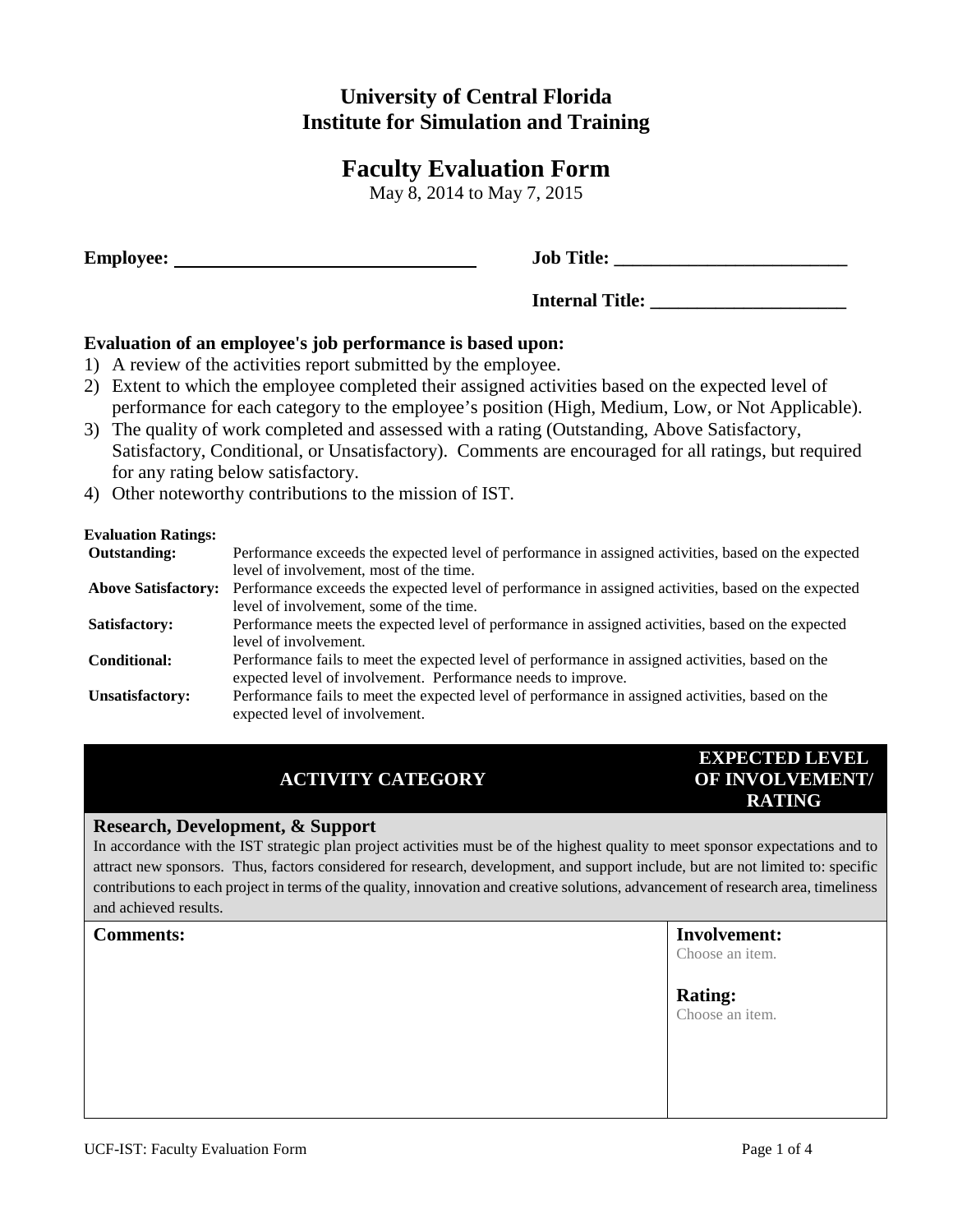#### **Project Management**

Factors considered for project management include but are not limited to: performs within budget; meets milestones and customer expectations; demonstrates good leadership and management skills by establishing clear task assignments and communication with respect to the budget and milestones to the project team and stakeholders; efforts result in positive contribution to IST's reputation and goals of the strategic plan and cultivation of sponsor relationships. The ability to meet the above behavioral markers while supervising multiple projects that may vary in size is also a consideration.

| <b>Comments:</b>                          | <b>Involvement:</b><br>Choose an item. |
|-------------------------------------------|----------------------------------------|
|                                           | <b>Rating:</b><br>Choose an item.      |
|                                           |                                        |
| <b>Supervisory Duties/Team Management</b> |                                        |

Factors considered for supervisory duties include but are not limited to: provides oversight, leadership and mentoring of subordinates; and supports IST's strategic plan by providing for professional growth, succession planning, and career development for supervised personnel (for example support for workshops, seminars, and conferences). Selecting appropriate mix of qualified staff and overall demonstrated management of the team will be considered.

**Comments: Involvement:**

Choose an item.

# **Rating:**

Choose an item.

## **Proposal Activities**

Factors considered for proposals include but are not limited to: Quality of contribution to proposal, significance of sponsor or monetary value, diversity in funding sponsors, and hit rate. Proposal activities may include research and identification of desirable proposal options, contributing authorship, assessing budgetary scope, or other supporting role in team proposals that lead to successful award. Although monetary value of proposals awarded is a criteria, merit will be given to individuals who are successful at small proposals in innovative or breakthrough areas.

| <b>Comments:</b> | <b>Involvement:</b><br>Choose an item. |
|------------------|----------------------------------------|
|                  | <b>Rating:</b><br>Choose an item.      |
|                  |                                        |
|                  |                                        |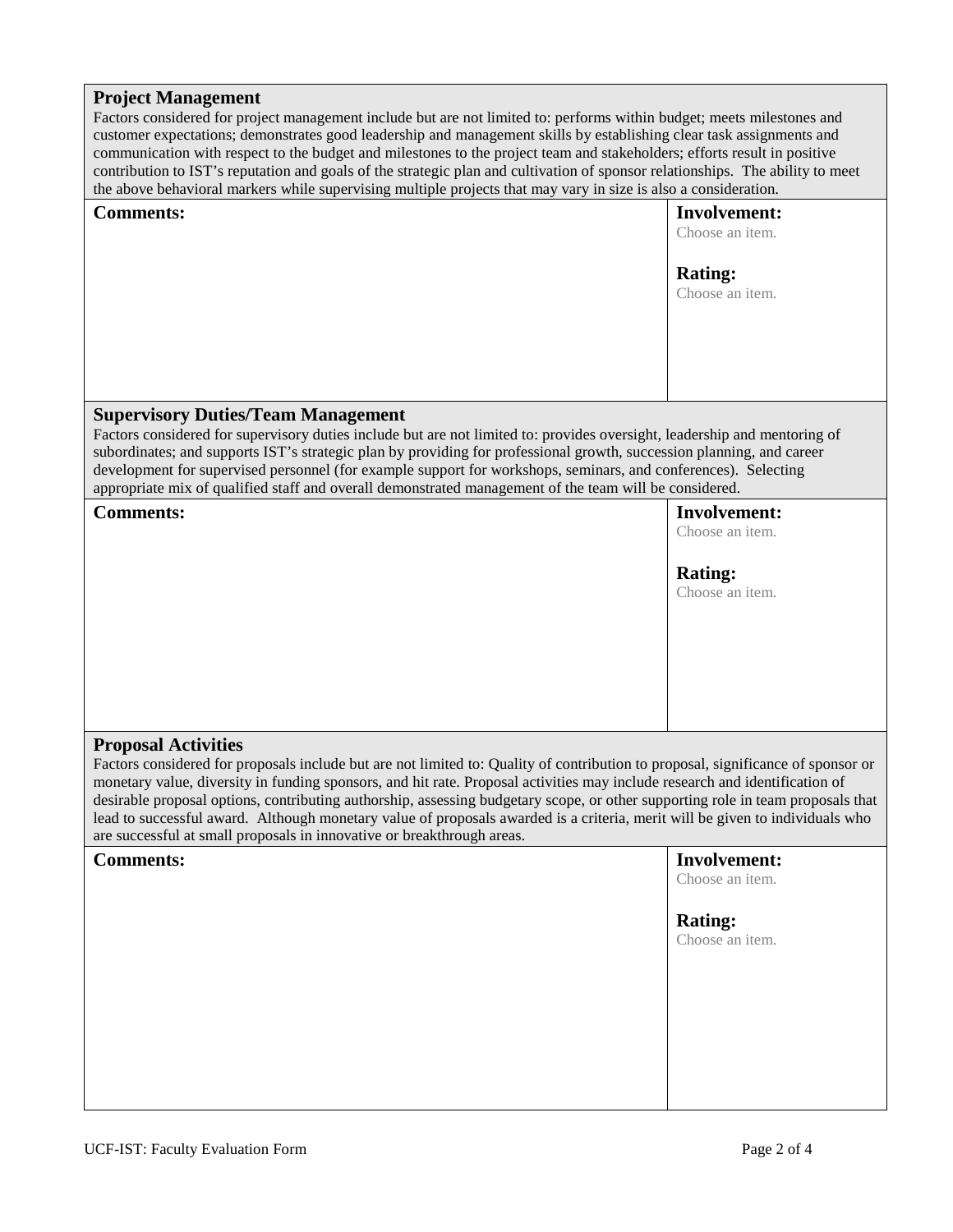## **Publications and Presentations:**

There are various types and forms of publications and presentations that contribute to forwarding IST's goals. This category measures various types and forms that represent dissemination of project results. These include journal articles, book chapters, archival publications, and conference publications. Additionally, reports for sponsors which get published by the sponsoring agency and web publications also count towards establishing ISTs reputation. The list above is not all inclusive, but dissemination of research results is critical to growing IST's reputation. In an effort to build IST's reputation, diversity in publication outlets is also important.

| <b>Comments:</b>                                                                                                                                                                                                                                                                                                                                                                                                                                                                                                                                          | <b>Involvement:</b><br>Choose an item. |  |  |
|-----------------------------------------------------------------------------------------------------------------------------------------------------------------------------------------------------------------------------------------------------------------------------------------------------------------------------------------------------------------------------------------------------------------------------------------------------------------------------------------------------------------------------------------------------------|----------------------------------------|--|--|
|                                                                                                                                                                                                                                                                                                                                                                                                                                                                                                                                                           | <b>Rating:</b><br>Choose an item.      |  |  |
| <b>Teaching Activities:</b><br>Factors considered for teaching include but are not limited to: effective in imparting knowledge, information and ideas through<br>lecture, discussion, demonstration, workshops and invoking critical thinking and creative abilities as demonstrated by student<br>evaluations, audience and/or sponsor feedback, or other indirectly provided input to supervisor. Teaching activities include<br>participation in an academic committee for masters or doctorate dissertation and serving as a student advisor mentor. |                                        |  |  |
| <b>Comments:</b>                                                                                                                                                                                                                                                                                                                                                                                                                                                                                                                                          | <b>Involvement:</b><br>Choose an item. |  |  |
|                                                                                                                                                                                                                                                                                                                                                                                                                                                                                                                                                           | <b>Rating:</b><br>Choose an item.      |  |  |
| <b>Professional Development:</b><br>Factors considered for professional development include but are not limited to: makes tangible efforts to improve technical,<br>communication and supervisory skills and capabilities through reading, writing and managerial speaking engagements.                                                                                                                                                                                                                                                                   |                                        |  |  |
| <b>Comments:</b>                                                                                                                                                                                                                                                                                                                                                                                                                                                                                                                                          | <b>Rating:</b><br>Choose an item.      |  |  |
| <b>Service Activities:</b><br>Factors considered for service include but are not limited to: involved in departmental or university committees, active<br>member of a professional organization, and/or civic and community involvement demonstrated by the number and<br>complexity of activities reported.                                                                                                                                                                                                                                              |                                        |  |  |
| <b>Comments:</b>                                                                                                                                                                                                                                                                                                                                                                                                                                                                                                                                          | <b>Rating:</b><br>Choose an item.      |  |  |